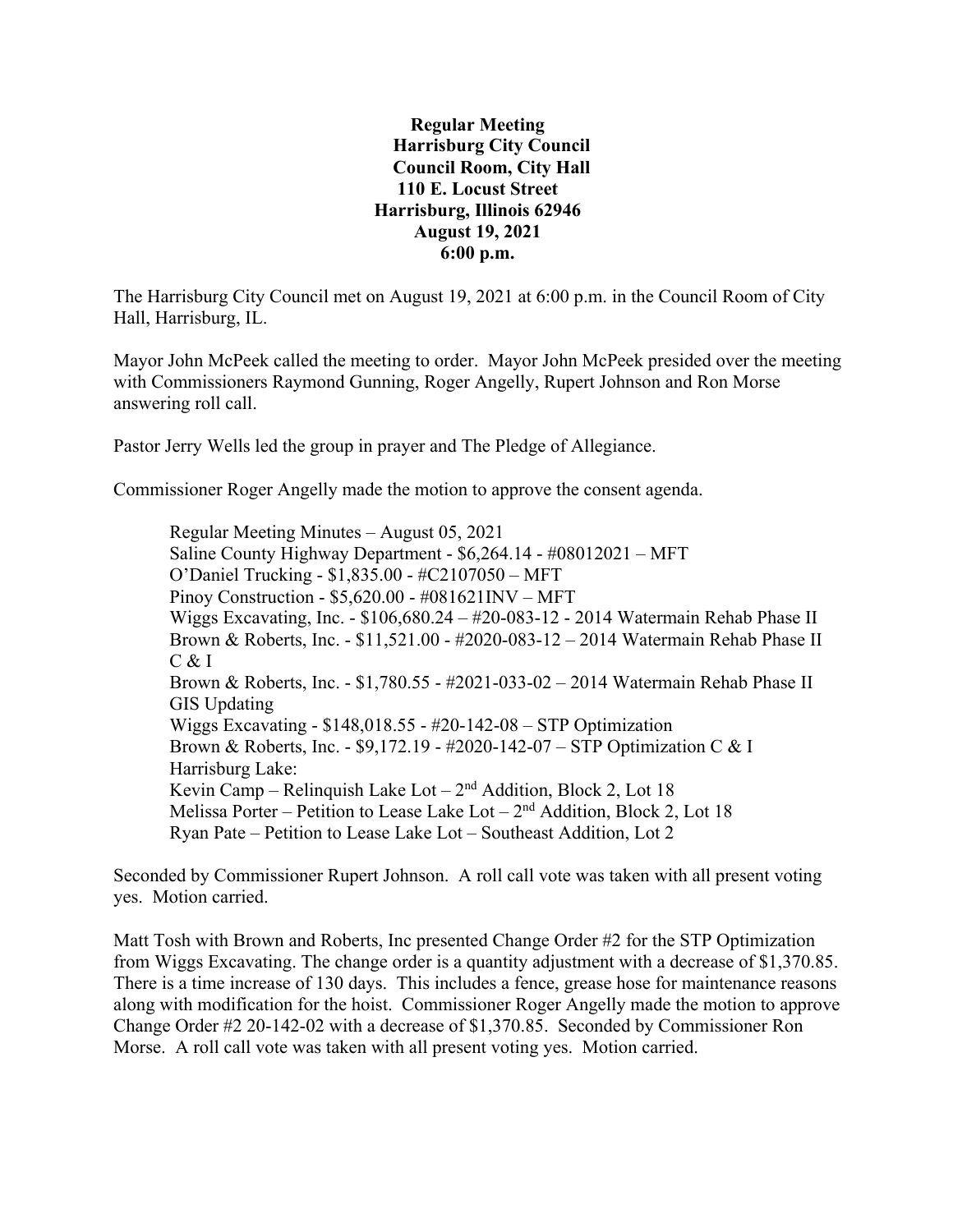Matt Tosh with Brown and Roberts, Inc. discussed the agreement with IDOT for paving on IL 34 from Poplar Street North. This is an agreement between the State of Illinois through the Department of Transportation and the City of Harrisburg. It involves the parking lanes. The City is responsible for 20% which is \$4,600.00. IDOT will be doing the work. Commissioner Raymond Gunning made the motion to approve the agreement for the parking along IL 34 from Poplar Street North with IDOT. Seconded by Commissioner Rupert Johnson. A roll call vote was taken with all present voting yes. Motion carried.

Alex Watkins discussed the resolution regarding CJ Lands Saline, LLC and disbursement of Business District Funds. Alex Watkins has been working with CJ Lands Saline, LLC which is a parent company of Little Tractor and Equipment in Harrisburg. They are in the process of adding a new structure, service line, three new positions with a plan to add additional employees in the next twelve months. They have completed the TIF application and Business District application asking for a \$150,000 loan at an annual interest rate of 1.0%. Commissioner Raymond Gunning made the motion to pass Resolution 21-0819 to disburse \$150,000 from the Harrisburg Business District Fund in the form of a loan to CJ Lands Saline, LLC. Seconded by Commissioner Roger Angelly. A roll call vote was taken with all present voting yes. Motion carried.

Commissioner Raymond Gunning made the motion to authorize Mayor John McPeek to execute the Business District loan agreement between the City of Harrisburg and CJ Lands Saline, LLC as presented. Seconded by Commissioner Roger Angelly. A roll call vote was taken with all present voting yes. Motion carried.

Fire Chief John Gunning discussed the Malan Junior High project. There needs to be a few more test conducted by Crane Environmental. He stated McClure Engineering did 205 samples when the project began. Commissioner Raymond Gunning made the motion to authorize Fire Chief John Gunning to expend \$2,400 from the Maintenance Service line item for the asbestos and lead-based paint testing for the Malan Junior High with Crane Environmental Services, LLC. Seconded by Commissioner Roger Angelly. A roll call vote was taken with all present voting yes, except Commissioner Rupert Johnson voted no. Motion carried.

Commissioner Rupert Johnson made the motion to authorize the City Clerk to advertise for city owned properties. The sealed bids must be submitted to the City Clerk no later than September 16, 2021 by 3:00 p.m. Seconded by Commissioner Raymond Gunning. A roll call vote was taken with all present voting yes. Motion carried.

Mayor John McPeek announced the following: Movie Night on August 20, Farmers and Makers Market on August 28, Mural Program, Shawnee Sasquatch October 02, and Wendy's begins construction and will have an open date of later this year. For information regarding any of the events, please visit the City Facebook page or call 618-252-1937. Please stop littering and remember to step up and clean up.

Mayor John McPeek and Commissioner Raymond Gunning will be meeting with Egyptian Health Department to discuss the homeless situation. There are programs available for help.